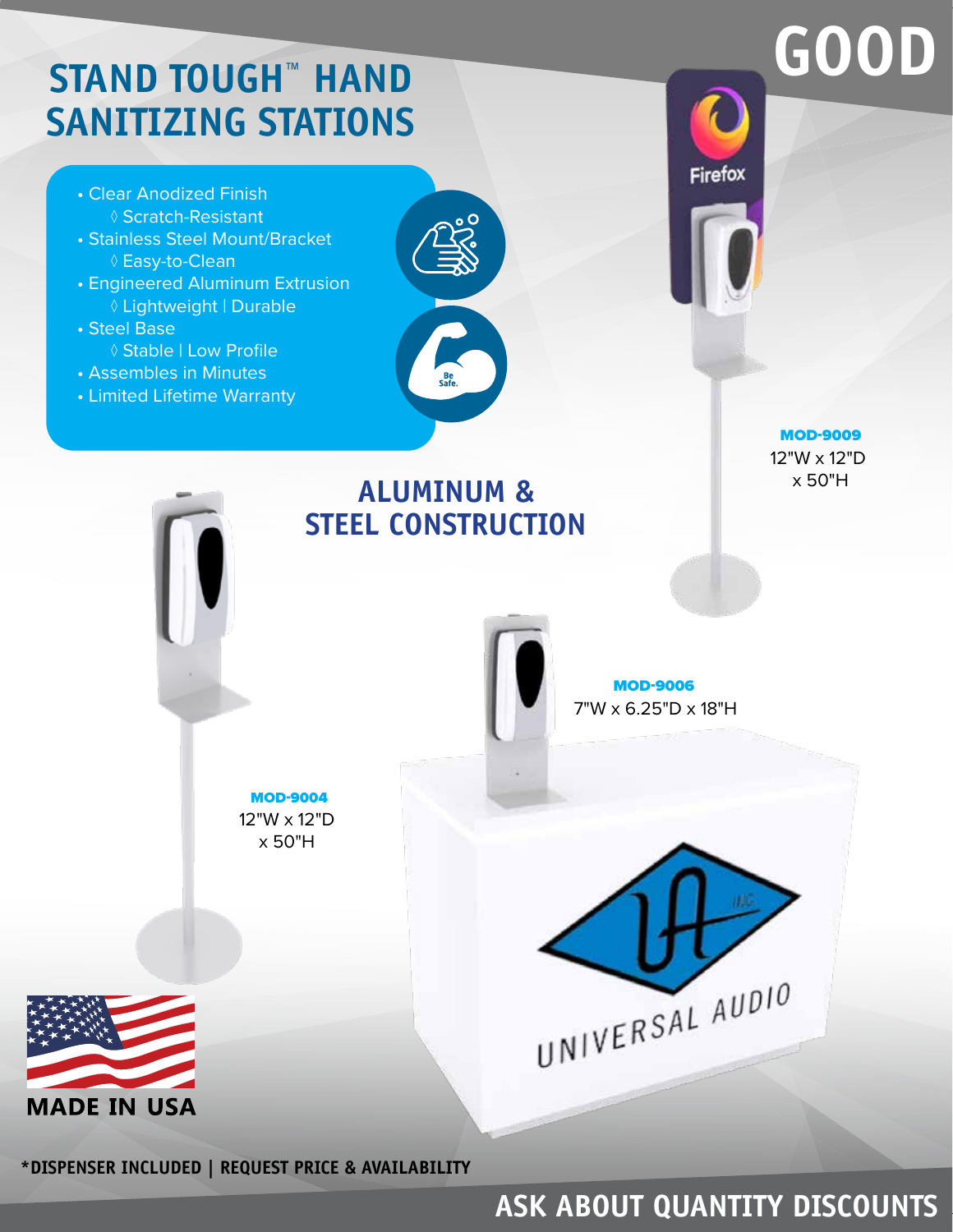# **BETTER**

## **STAND TOUGH™ HAND SANITIZING STATIONS**

- White Anti-Microbial Powder-coated or Clear Anodized Finish ◊ Scratch-Resistant
- Stainless Steel Mount/Bracket ◊ Easy-to-Clean
- Engineered Aluminum Extrusion ◊ Lightweight | Durable
- Steel Base
	- ◊ Stable | Low Profile
- Assembles in Minutes
- Limited Lifetime Warranty



#### **ASSEMBLES IN MINUTES**



#### **ASK ABOUT QUANTITY DISCOUNTS**